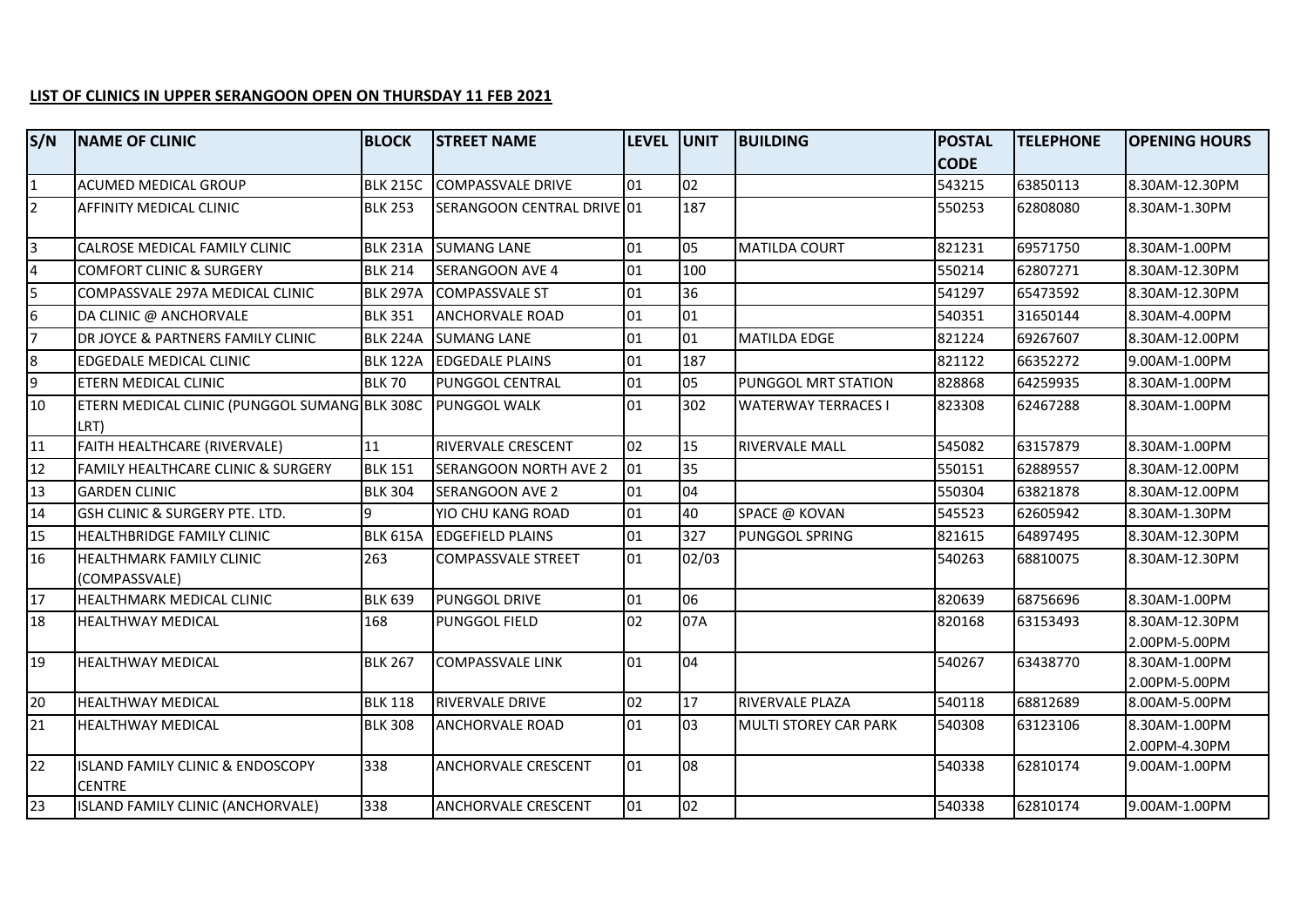| S/N             | <b>NAME OF CLINIC</b>                           | <b>BLOCK</b>    | <b>STREET NAME</b>                        | LEVEL UNIT |                 | <b>BUILDING</b>        | <b>POSTAL</b> | <b>TELEPHONE</b> | <b>OPENING HOURS</b> |
|-----------------|-------------------------------------------------|-----------------|-------------------------------------------|------------|-----------------|------------------------|---------------|------------------|----------------------|
|                 |                                                 |                 |                                           |            |                 |                        | <b>CODE</b>   |                  |                      |
| 24              | ISLAND FAMILY CLINIC (SENGKANG)                 | <b>BLK 279</b>  | <b>SENGKANG EAST AVENUE</b>               | 01         | 05              |                        | 540279        | 63842759         | 9.00AM-1.00PM        |
| 25              | K N LAU CLINIC                                  | 6               | <b>KENSINGTON PARK RD</b>                 |            |                 |                        | 557258        | 62887019         | 10.00AM-12.00PM      |
| 26              | KENNETH TAN MEDICAL CLINIC                      | <b>BLK 658</b>  | PUNGGOL EAST                              | 01         | 04              |                        | 820658        | 63124589         | 8.30AM-5.00PM        |
| 27              | KINGS MEDICAL CLINIC                            | 59A             | SERANGOON GARDEN WAY                      |            |                 |                        | 555955        | 62844498         | 9.00AM-1.00PM        |
| 28              | LIFELINE MEDICAL GROUP                          | <b>BLK 118</b>  | RIVERVALE DRIVE                           | 02         | 18              | <b>RIVERVALE PLAZA</b> | 540118        | 68812392         | 8.00AM-12.30PM       |
| 29              | LIFELINE PUNGGOL MEDICAL CLINIC PTE LTD BLK 198 |                 | PUNGGOL FIELD                             | 02         | 60 <sup>3</sup> |                        | 820198        | 63155428         | 8.30AM-12.30PM       |
| $\overline{30}$ | LIFELINK SN CLINIC & SURGERY                    | <b>BLK 153</b>  | <b>SERANGOON NORTH</b><br><b>AVENUE 1</b> | 01         | 534             |                        | 550153        | 62813977         | 8.00AM-9.00PM        |
| 31              | MEDI HEALTHCARE CLINIC (PUNGGOL)                | <b>BLK 218</b>  | <b>SUMANG WALK</b>                        | 01         | 02              |                        | 820218        | 64448748         | 8.20AM-12.30PM       |
| 32              | MEDICAL UNION CLINIC                            | <b>BLK 211</b>  | SERANGOON AVE 4                           | 01         | 04              |                        | 550211        | 62876267         | 8.30AM-12.30PM       |
| 33              | MEDICARE ASSOCIATES CLINIC & SURGERY            | <b>BLK 107</b>  | SERANGOON NORTH AVE 1                     | 101        | 679             |                        | 550107        | 62842427         | 12.15PM-1.00PM       |
| $\overline{5}$  | MEDILINE WEI MIN CLINIC                         | 14              | <b>KENSINGTON PARK ROAD</b>               |            |                 |                        | 557265        | 62886029         | 8.00AM-2.00PM        |
| 35              | <b>MEDIVENE CLINIC &amp; SURGERY</b>            | <b>BLK 330</b>  | <b>ANCHORVALE STREET</b>                  | 01         | 05              |                        | 540330        | 63850441         | 9.00AM-2.00PM        |
| 36              | MINMED CLINIC (PUNGGOL)                         | 83              | PUNGGOL CENTRAL                           | 02         | 15              | <b>WATERWAY POINT</b>  | 828761        | 63880123         | 9.00AM-1.00PM        |
| 37              | MINMED CLINIC (SENGKANG)                        | $\mathbf{1}$    | SENGKANG SQUARE                           | 04         | 13              | <b>COMPASS ONE</b>     | 545078        | 63860123         | 9.00AM-1.00PM        |
| 38              | MUTUAL HEALTHCARE MEDICAL CLINIC                | <b>BLK 205A</b> | COMPASSVALE LANE                          | 01         | 53              |                        | 541205        | 65473593         | 9.00AM-12.00PM       |
| 39              | MUTUAL HEALTHCARE MEDICAL CLINIC                | 319B            | ANCHORVALE DR                             | 01         | 92              |                        | 542319        | 64893833         | 8.30AM-12.30PM       |
| 40              | MUTUAL HEALTHCARE MEDICAL CLINIC                | 106A            | PUNGGOL FIELD                             | 01         | 546             |                        | 821106        | 63155036         | 9.00AM-12.00PM       |
| 41              | MY FAMILY CLINIC (ANCHORVALE)                   | <b>BLK 326A</b> | <b>ANCHORVALE ROAD</b>                    | 01         | 260             |                        | 541326        | 67023963         | 8.00AM-1.00PM        |
| 42              | MY FAMILY CLINIC (PUNGGOL CENTRAL)              | <b>BLK 301</b>  | PUNGGOL CENTRAL                           | 01         | 02              |                        | 820301        | 68537351         | 8.00AM-1.00PM        |
| 43              | MY FAMILY CLINIC (RIVERVALE)                    | 11              | RIVERVALE CRESCENT                        | 02         | 11A             | <b>RIVERVALE MALL</b>  | 545082        | 68811978         | 8.00AM-1.00PM        |
| 44              | NORTHEAST MEDICAL GROUP                         | 5               | SENGKANG SQUARE                           | 01         | 05              |                        | 545062        | 68755911         | 8.00AM-5.00PM        |
| 45              | NTUC HEALTH FAMILY MEDICINE CLINIC              | <b>BLK 264</b>  | SERANGOON CENTRAL                         | 01         | 205             |                        | 550264        | 62812638         | 8.00AM-1.00PM        |
| 46              | ONECARE CLINIC PUNGGOL PLAZA                    | <b>BLK 168</b>  | PUNGGOL FIELD                             | 02         | 09A             | PUNGGOL PLAZA          | 820168        | 69043511         | 8.00AM-3.00PM        |
| 47              | <b>ONEDOCTORS FAMILY CLINIC</b>                 | 83              | PUNGGOL CENTRAL                           | 02         | 17              | <b>WATERWAY POINT</b>  | 828761        | 63858018         | 9.00AM-1.00PM        |
| 48              | <b>ONEDOCTORS MEDICAL CENTRE</b>                | 23              | SERANGOON CENTRAL                         | 01         | 54/55           | <b>NEX</b>             | 556083        | 66344918         | 9.00AM-1.00PM        |
| 49              | PANHEALTH FAMILY CLINIC                         | <b>BLK 312B</b> | <b>SUMANG LINK</b>                        | 01         | 03              |                        | 822312        | 69660595         | 8.30AM-12.15PM       |
| 50              | IPARKWAY SHENTON MEDICAL GROUP                  | <b>BLK 681</b>  | PUNGGOL DRIVE                             | 01         | 01              |                        | 820681        | 62448324         | 8.00AM-1.00PM        |
|                 |                                                 |                 |                                           |            |                 |                        |               |                  | 2.00PM-5.00PM        |
|                 |                                                 |                 |                                           |            |                 |                        |               |                  | 7.00PM-10.00PM       |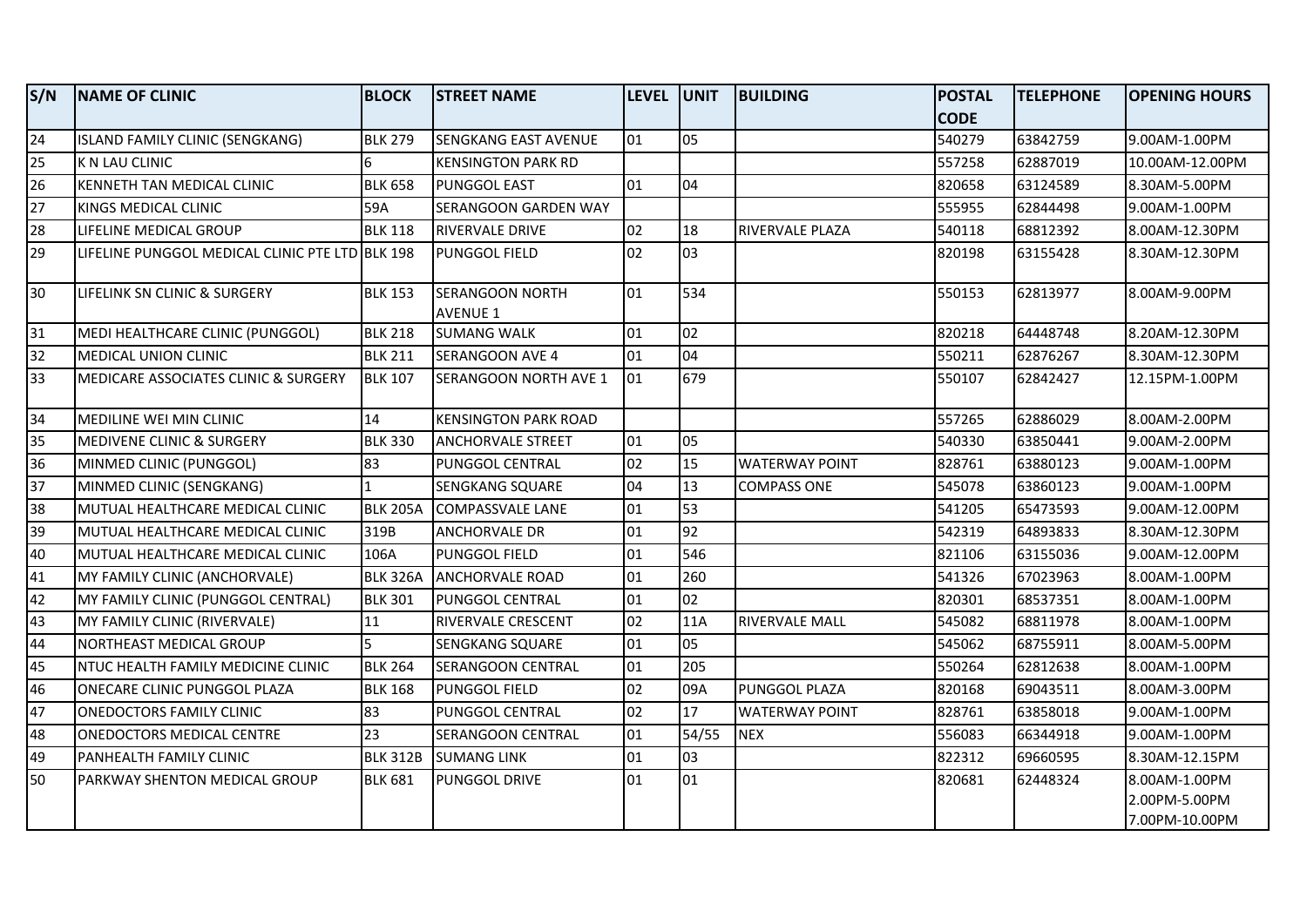| S/N             | <b>NAME OF CLINIC</b>                                 | <b>BLOCK</b>     | <b>STREET NAME</b>          | LEVEL UNIT      |                 | <b>BUILDING</b>                        | <b>POSTAL</b> | <b>TELEPHONE</b> | <b>OPENING HOURS</b>           |
|-----------------|-------------------------------------------------------|------------------|-----------------------------|-----------------|-----------------|----------------------------------------|---------------|------------------|--------------------------------|
|                 |                                                       |                  |                             |                 |                 |                                        | <b>CODE</b>   |                  |                                |
| 51              | PINNACLE FAMILY CLINIC (COMPASSVALE)                  | <b>BLK 289C</b>  | <b>COMPASSVALE CRESCENT</b> | 01              | 04              |                                        | 543289        | 63861089         | 8.00AM-3.00PM                  |
| 52              | PINNACLE FAMILY CLINIC (SERANGOON                     | <b>BLK 518</b>   | <b>SERANGOON NORTH</b>      | <b>B1</b>       | 208             |                                        | 550518        | 62193910         | 9.00AM-3.00PM                  |
|                 | NORTH)                                                |                  | <b>AVENUE 4</b>             |                 |                 |                                        |               |                  |                                |
| $\overline{53}$ | PROHEALTH MEDICAL GROUP @BUANGKOK BLK 275D            |                  | <b>COMPASSVALE LINK</b>     | 01              | 01(UNI<br>T 12) |                                        | 544275        | 64818066         | 8.00AM-3.30PM                  |
| 54              | PROHEALTH MEDICAL GROUP @PUNGGOL<br><b>DAMAI</b>      | <b>BLK 612</b>   | PUNGGOL DRIVE               | 01              | 05              | <b>DAMAI GROVE</b>                     | 820612        | 65091580         | 8.00AM-3.30PM                  |
| 55              | PROHEALTH MEDICAL GROUP @PUNGGOL<br>SPECTRA PTE. LTD. | <b>BLK 622D</b>  | PUNGGOL CENTRAL             | 01              | 02              |                                        | 824622        | 64447701         | 8.00AM-3.30PM                  |
| 56              | Q & M MEDICAL CLINIC (BUANGKOK MRT)<br>PTE. LTD.      | 10 <sup>10</sup> | SENGKANG CENTRAL            | 101             | 02              | <b>BUANGKOK MRT STATION</b>            | 545061        | 62429133         | 9.00AM-2.00PM                  |
| 57              | Q & M MEDICAL FAMILY CLINIC                           | <b>BLK 261</b>   | SERANGOON CENTRAL DRIVE 01  |                 | 29              |                                        | 550261        | 64882336         | 8.00AM-1.00PM                  |
| 58              | Q & M MUTUAL HEALTHCARE MEDICAL<br><b>CLINIC</b>      | 70               | PUNGGOL CENTRAL             | 01              | $ 07\rangle$    | PUNGGOL MRT STATION                    | 828868        | 63846605         | 8.30AM-12.30PM                 |
| 59              | RAFFLESMEDICAL                                        | 23               | SERANGOON CENTRAL           | B2              | 01              | <b>NEX</b>                             | 556083        | 66342585         | 8.30AM-1.00PM                  |
| 60              | RAFFLESMEDICAL                                        | $\mathbf{1}$     | <b>SENGKANG SQUARE</b>      | 04              | 09              | <b>COMPASS ONE</b>                     | 545078        | 63855057         | 8.30AM-1.00PM                  |
| 61              | RAFFLESMEDICAL                                        | 11               | RIVERVALE CRESCENT          | 02              | 17              | <b>RIVERVALE MALL</b>                  | 545082        | 63852154         | 8.30AM-1.00PM                  |
| 62              | RAFFLESMEDICAL                                        | 83               | PUNGGOL CENTRAL             | 02              | 29              | <b>WATERWAY POINT</b>                  | 828761        | 63845655         | 8.30AM-1.00PM                  |
| 63              | RCMC RIVERVALE CRESCENT MEDICAL<br><b>CENTRE</b>      | <b>BLK 182A</b>  | <b>RIVERVALE CRESCENT</b>   | 01              | 04              |                                        | 541182        | 68860772         | 9.00AM-1.00PM                  |
| 64              | <b>S G CLINIC FAMILY PRACTICE</b>                     | 84               | SERANGOON GARDEN WAY        |                 |                 |                                        | 555980        | 63821988         | 9.00AM-12.30PM                 |
| 65              | SENGKANG FAMILY CLINIC                                | <b>BLK 274D</b>  | <b>COMPASSVALE BOW</b>      | lo1             | 01              |                                        | 544274        | 63867781         | 2.30PM-4.30PM<br>7.30AM-9.30AM |
| 66              | SERANGOON GARDEN CLINIC & DISPENSARY BLK 263          |                  | SERANGOON CENTRAL DRIVE 01  |                 | 51              |                                        | 550263        |                  |                                |
|                 |                                                       |                  |                             |                 |                 |                                        |               | 63821115         | 9.30AM-12.30PM                 |
| 67              | SHENTON MEDICAL GROUP                                 | 10               | SENGKANG CENTRAL            | 01              | 04              | <b>BUANGKOK NEL MRT STATION 545061</b> |               | 63153671         | 8.30AM-1.00PM                  |
| 68              | SIMON ROAD FAMILY CLINIC                              | BLK <sub>9</sub> | <b>SIMON ROAD</b>           |                 |                 |                                        | 545895        | 62878755         | 9.00AM-1.00PM                  |
| 69              | <b>STANDARD CLINIC &amp; SURGERY</b>                  | 261              | PUNGGOL WAY                 | 01              | 05              | <b>MULTI STOREY CAR PARK</b>           | 820261        | 64441950         | 8.30AM-12.30PM                 |
| 70              | STANFORD MEDICAL CLINIC & SURGERY                     | <b>BLK 152</b>   | SERANGOON NORTH AVE 1       | 01              | 308             |                                        | 550152        | 62801472         | 9.00AM-12.00PM                 |
| 71              | SUNBEAM MEDICAL CLINIC                                | <b>BLK 318B</b>  | <b>ANCHORVALE LINK</b>      | 101             | 257             | <b>ANCHORVALE GARDENS</b>              | 542318        | 68023642         | 8.30AM-12.30PM                 |
| 72              | <b>TAY FAMILY CLINIC</b>                              | <b>BLK 326</b>   | <b>SERANGOON AVENUE 3</b>   | $\overline{01}$ | 376             |                                        | 550326        | 62810981         | 8.30AM-12.00PM                 |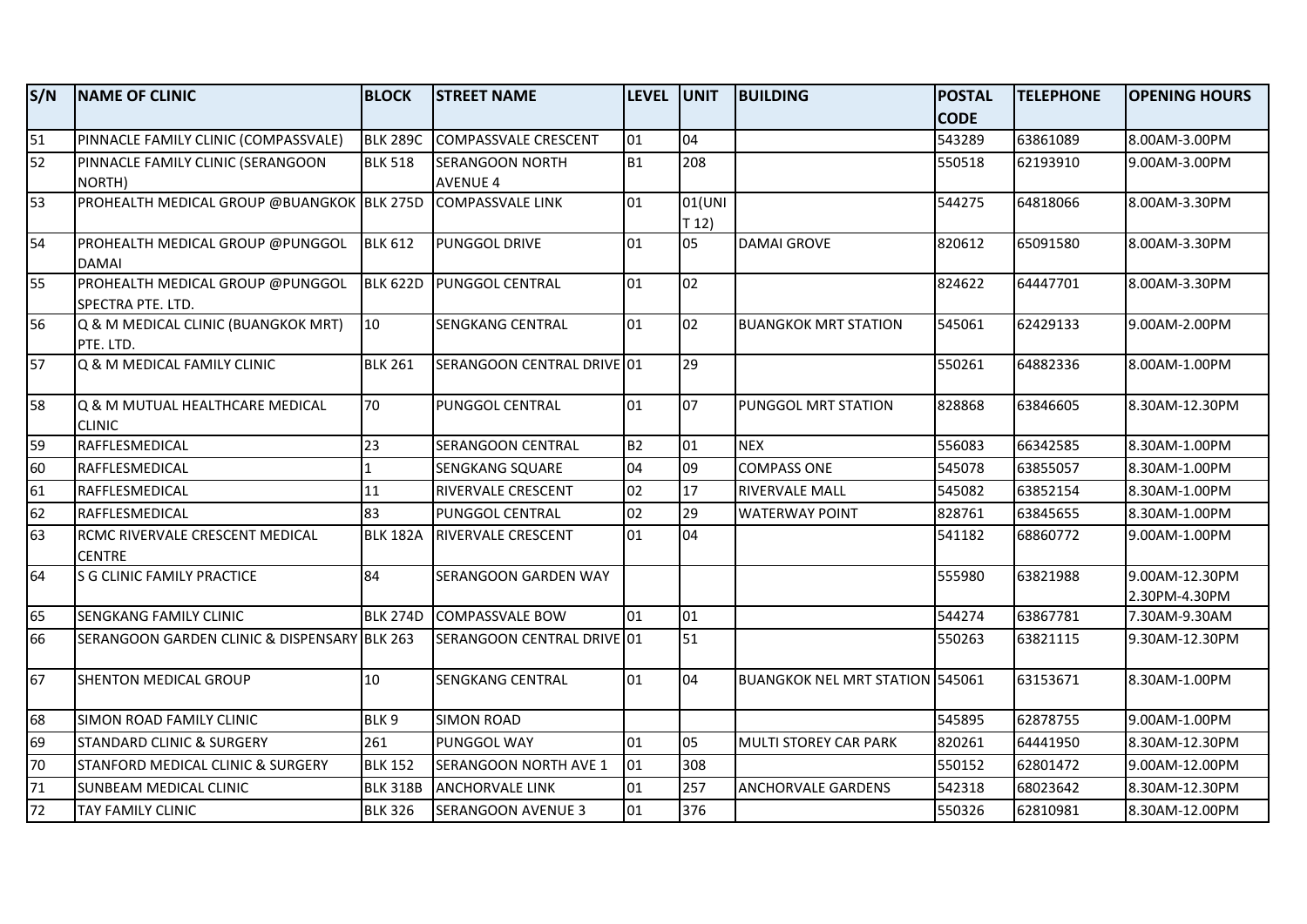| S/N | <b>INAME OF CLINIC</b>                 | <b>BLOCK</b>    | <b>ISTREET NAME</b>           | <b>ILEVEL</b> | <b>UNIT</b> | <b>IBUILDING</b> | <b>POSTAL</b> | <b>TELEPHONE</b> | <b>OPENING HOURS</b> |
|-----|----------------------------------------|-----------------|-------------------------------|---------------|-------------|------------------|---------------|------------------|----------------------|
|     |                                        |                 |                               |               |             |                  | <b>CODE</b>   |                  |                      |
| 73  | TH CHIA MEDICAL PRACTICE               | <b>BLK 151</b>  | <b>ISERANGOON NORTH</b>       | 101           | 19          |                  | 550151        | 62813268         | 8.30AM-12.30PM       |
|     |                                        |                 | <b>AVENUE 2</b>               |               |             |                  |               |                  |                      |
| 74  | THE FAMILY PHYSICIAN CLINIC            | <b>BLK 542B</b> | <b>ISERANGOON NORTH</b>       | 101           | 102         |                  | 552542        | 65551828         | 8.30AM-12.00PM       |
|     |                                        |                 | <b>AVENUE 3</b>               |               |             |                  |               |                  |                      |
| 75  | THE OLIVE TREE FAMILY CLINIC & SURGERY | <b>BLK 303</b>  | <b>JANCHORVALE LINK</b>       | l01           | 102         |                  | 540303        | 63888697         | 8.30AM-1.00PM        |
|     | IPTE. LTD.                             |                 |                               |               |             |                  |               |                  |                      |
| 76  | TRINITY MEDICAL (PUNGGOL)              | <b>BLK 273C</b> | <b>IPUNGGOL PLACE</b>         | 101           | 874         |                  | 823273        | 66948238         | 8.30AM-12.00PM       |
| 77  | VITACARE FAMILY CLINIC (PUNGGOL        | <b>BLK 622D</b> | <b>PUNGGOL CENTRAL</b>        | 101           | los         |                  | 824622        | 66360805         | 8.00AM-1.00PM        |
|     | <b>ICENTRALI</b>                       |                 |                               |               |             |                  |               |                  |                      |
| 78  | <b>IWONG CLINIC &amp; SURGERY</b>      | 153             | <b>ISERANGOON NORTH AVE 1</b> | 101           | 532         |                  | 550153        | 62828647         | 8.30AM-12.30PM       |
| 79  | <b>IZENITH MEDICAL CLINIC</b>          | <b>BLK 266C</b> | <b>PUNGGOL WAY</b>            | 101           | 374         |                  | 823266        | 64433678         | 8.00AM-1.00PM        |

## **LIST OF CLINICS IN UPPER SERANGOON OPEN ON FRIDAY 12 FEB 2021**

| S/N | <b>INAME OF CLINIC</b>                   | <b>BLOCK</b>   | <b>ISTREET NAME</b>    | <b>ILEVEL UNIT</b> |      | <b>BUILDING</b> | <b>IPOSTAL</b> | <b>ITELEPHONE</b> | <b>IOPENING HOURS</b> |
|-----|------------------------------------------|----------------|------------------------|--------------------|------|-----------------|----------------|-------------------|-----------------------|
|     |                                          |                |                        |                    |      |                 | <b>ICODE</b>   |                   |                       |
|     | <b>ILIFELINK SN CLINIC &amp; SURGERY</b> | <b>BLK 153</b> | <b>SERANGOON NORTH</b> | l01                | 1534 |                 | 550153         | 62813977          | 8.00AM-9.00PM         |
|     |                                          |                | AVENUE 1               |                    |      |                 |                |                   |                       |
|     | <b>IPARKWAY SHENTON MEDICAL GROUP</b>    | <b>BLK 681</b> | <b>IPUNGGOL DRIVE</b>  | 01                 | 101  |                 | 820681         | 62448324          | 8.00AM-1.00PM         |
|     |                                          |                |                        |                    |      |                 |                |                   | 2.00PM-5.00PM         |
|     |                                          |                |                        |                    |      |                 |                |                   | 7.00PM-10.00PM        |
|     | IS G CLINIC FAMILY PRACTICE              | 184            | SERANGOON GARDEN WAY   |                    |      |                 | 555980         | 63821988          | 9.00AM-12.30PM        |

## **LIST OF CLINICS IN UPPER SERANGOON OPEN ON SATURDAY 13 FEB 2021**

| S/N | <b>INAME OF CLINIC</b>       | <b>BLOCK</b>   | ISTREET NAME             | <b>ILEVEL IUNIT</b> |     | <b>IBUILDING</b>        | <b>POSTAL</b> | <b>ITELEPHONE</b> | <b>IOPENING HOURS</b> |
|-----|------------------------------|----------------|--------------------------|---------------------|-----|-------------------------|---------------|-------------------|-----------------------|
|     |                              |                |                          |                     |     |                         | <b>CODE</b>   |                   |                       |
| 11  | <b>IACUMED MEDICAL GROUP</b> | IBLK 215C      | <b>COMPASSVALE DRIVE</b> | 101                 | 102 |                         | 543215        | 63850113          | 19.00AM-12.00PM       |
| 12  | DA CLINIC @ ANCHORVALE       | <b>BLK 351</b> | ANCHORVALE ROAD          | 101                 | 101 |                         | 540351        | 31650144          | 8.30AM-12.00PM        |
| I3  | <b>HEALTHWAY MEDICAL</b>     | 168            | <b>IPUNGGOL FIELD</b>    | 102                 | 07A |                         | 820168        | 63153493          | 9.00AM-12.30PM        |
| 14  | <b>IHEALTHWAY MEDICAL</b>    | <b>BLK 267</b> | <b>COMPASSVALE LINK</b>  | 101                 | 104 |                         | 540267        | 63438770          | 18.30AM-1.00PM        |
| I5  | <b>IHEALTHWAY MEDICAL</b>    | <b>BLK 118</b> | <b>RIVERVALE DRIVE</b>   | 102                 |     | <b>IRIVERVALE PLAZA</b> | 540118        | 68812689          | 8.00AM-2.00PM         |
|     |                              |                |                          |                     |     |                         |               |                   | 16.00PM-10.00PM       |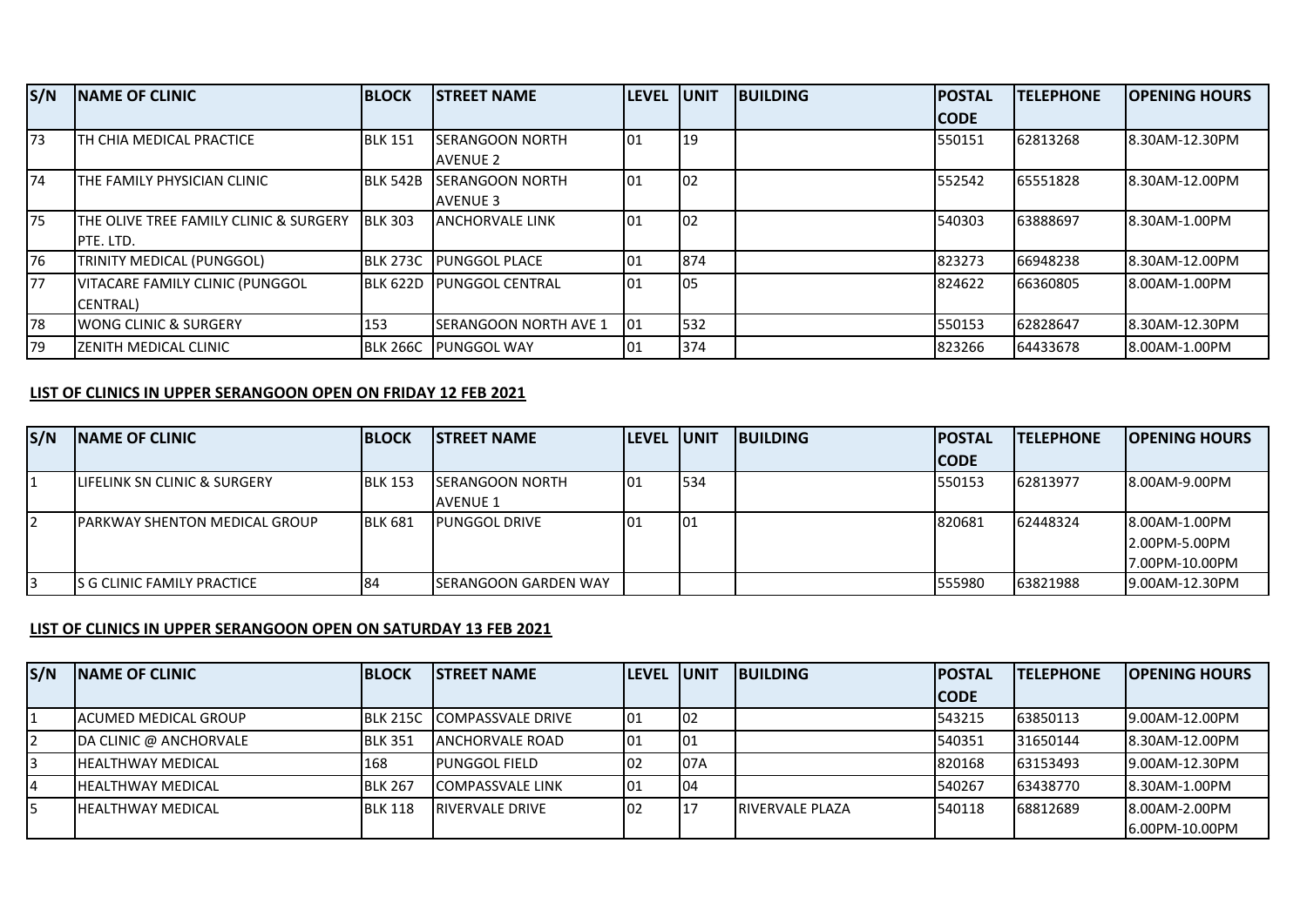| S/N            | <b>INAME OF CLINIC</b>                                             | <b>BLOCK</b>   | <b>ISTREET NAME</b>         | <b>LEVEL</b> | lunit  | <b>BUILDING</b>    | <b>POSTAL</b> | <b>TELEPHONE</b> | <b>OPENING HOURS</b> |
|----------------|--------------------------------------------------------------------|----------------|-----------------------------|--------------|--------|--------------------|---------------|------------------|----------------------|
|                |                                                                    |                |                             |              |        |                    | CODE          |                  |                      |
| $\overline{7}$ | <b>ILIFELINK SN CLINIC &amp; SURGERY</b>                           | <b>BLK 153</b> | <b>SERANGOON NORTH</b>      | 101          | 534    |                    | 550153        | 62813977         | 8.00AM-9.00PM        |
|                |                                                                    |                | <b>AVENUE 1</b>             |              |        |                    |               |                  |                      |
| 8              | <b>NORTHEAST MEDICAL GROUP</b>                                     |                | SENGKANG SQUARE             | 01           | 05     |                    | 545062        | 68755911         | 10.00AM-6.00PM       |
| 19             | <b>IONECARE CLINIC PUNGGOL PLAZA</b>                               | <b>BLK 168</b> | <b>PUNGGOL FIELD</b>        | $ 02\rangle$ | 09A    | PUNGGOL PLAZA      | 820168        | 69043511         | 6.00PM-9.00PM        |
| 10             | <b>IPARKWAY SHENTON MEDICAL GROUP</b>                              | <b>BLK 681</b> | <b>PUNGGOL DRIVE</b>        | 101          | 01     |                    | 820681        | 62448324         | 8.00AM-1.00PM        |
|                |                                                                    |                |                             |              |        |                    |               |                  | 2.00PM-5.00PM        |
|                |                                                                    |                |                             |              |        |                    |               |                  | 7.00PM-10.00PM       |
| 11             | <b>PROHEALTH MEDICAL GROUP @BUANGKOK BLK 275D COMPASSVALE LINK</b> |                |                             | 101          | 01(UNI |                    | 544275        | 64818066         | 3.30PM-11.00PM       |
|                |                                                                    |                |                             |              | T 12)  |                    |               |                  |                      |
| 12             | <b>PROHEALTH MEDICAL GROUP @PUNGGOL</b>                            | <b>BLK 612</b> | <b>PUNGGOL DRIVE</b>        | 101          | 05     | <b>DAMAI GROVE</b> | 820612        | 65091580         | 3.30PM-11.00PM       |
|                | <b>DAMAI</b>                                                       |                |                             |              |        |                    |               |                  |                      |
| 13             | <b>PROHEALTH MEDICAL GROUP @PUNGGOL</b>                            | BLK 622D       | <b>IPUNGGOL CENTRAL</b>     | 101          | 02     |                    | 824622        | 64447701         | 3.30PM-11.00PM       |
|                | <b>SPECTRA PTE. LTD.</b>                                           |                |                             |              |        |                    |               |                  |                      |
| 14             | <b>IRAFFLESMEDICAL</b>                                             |                | <b>SENGKANG SQUARE</b>      | $ 04\rangle$ | 09     | <b>COMPASS ONE</b> | 545078        | 63855057         | 8.30AM-1.00PM        |
| 15             | ls G CLINIC FAMILY PRACTICE                                        | 84             | <b>SERANGOON GARDEN WAY</b> |              |        |                    | 555980        | 63821988         | 9.00AM-12.30PM       |
| 16             | <b>TAY FAMILY CLINIC</b>                                           | <b>BLK 326</b> | <b>SERANGOON AVENUE 3</b>   | 01           | 376    |                    | 550326        | 62810981         | 8.30AM-12.00PM       |

## **LIST OF CLINICS IN UPPER SERANGOON OPEN ON SUNDAY 14 FEB 2021**

| S/N        | <b>INAME OF CLINIC</b>              | <b>BLOCK</b>    | <b>STREET NAME</b>         | <b>LEVEL</b> | <b>JUNIT</b> | <b>BUILDING</b>             | <b>POSTAL</b> | <b>TELEPHONE</b> | <b>OPENING HOURS</b>             |
|------------|-------------------------------------|-----------------|----------------------------|--------------|--------------|-----------------------------|---------------|------------------|----------------------------------|
|            |                                     |                 |                            |              |              |                             | <b>CODE</b>   |                  |                                  |
|            | IACUMED MEDICAL GROUP               | <b>BLK 215C</b> | COMPASSVALE DRIVE          | 101          | 102          |                             | 543215        | 63850113         | 19.00AM-12.00PM                  |
| <u>12.</u> | <b>JAFFINITY MEDICAL CLINIC</b>     | <b>BLK 253</b>  | SERANGOON CENTRAL DRIVE 01 |              | 187          |                             | 550253        | 62808080         | 18.30AM-1.30PM                   |
| 3          | ICALROSE MEDICAL FAMILY CLINIC      | <b>BLK 231A</b> | <b>ISUMANG LANE</b>        | 101          | 105          | <b>IMATILDA COURT</b>       | 821231        | 69571750         | 16.00PM-9.30PM                   |
| 4          | ICOMPASSVALE 297A MEDICAL CLINIC    | <b>BLK 297A</b> | <b>ICOMPASSVALE ST</b>     | 101          | 36           |                             | 541297        | 65473592         | 9.00AM-12.00PM                   |
| 5          | DA CLINIC @ ANCHORVALE              | <b>BLK 351</b>  | <b>ANCHORVALE ROAD</b>     | 101          | 101          |                             | 540351        | 31650144         | 8.30AM-12.00PM                   |
| 6          | <b>IETERN MEDICAL CLINIC</b>        | BLK 70          | <b>IPUNGGOL CENTRAL</b>    | 101          | 105          | <b>IPUNGGOL MRT STATION</b> | 828868        | 64259935         | 18.30AM-1.00PM                   |
| 17         | <b>FAITH HEALTHCARE (RIVERVALE)</b> | 11              | <b>IRIVERVALE CRESCENT</b> | 02           | 15           | <b>RIVERVALE MALL</b>       | 545082        | 63157879         | 8.30AM-1.00PM                    |
| 8          | <b>HEALTHWAY MEDICAL</b>            | 168             | <b>IPUNGGOL FIELD</b>      | 102          | <b>107A</b>  |                             | 820168        | 63153493         | 19.00AM-12.30PM                  |
| Ι9         | <b>IHEALTHWAY MEDICAL</b>           | <b>BLK 118</b>  | <b>IRIVERVALE DRIVE</b>    | lo2          | 17           | <b>RIVERVALE PLAZA</b>      | 540118        | 68812689         | 18.00AM-2.00PM<br>6.00PM-10.00PM |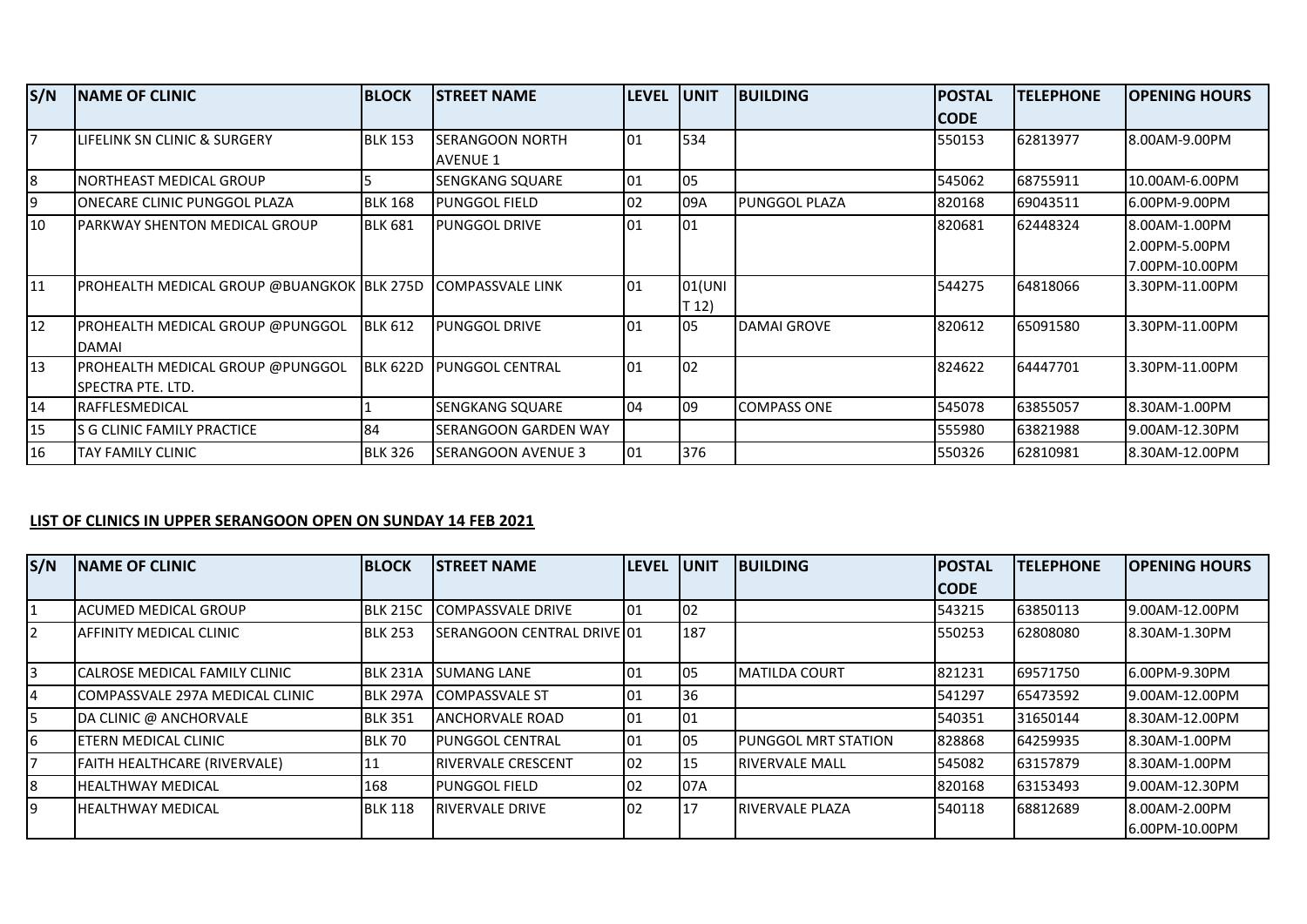| S/N | <b>NAME OF CLINIC</b>                                 | <b>BLOCK</b>    | <b>STREET NAME</b>                        | <b>LEVEL UNIT</b> |                 | <b>BUILDING</b>             | <b>POSTAL</b> | <b>TELEPHONE</b> | <b>OPENING HOURS</b>                             |
|-----|-------------------------------------------------------|-----------------|-------------------------------------------|-------------------|-----------------|-----------------------------|---------------|------------------|--------------------------------------------------|
|     |                                                       |                 |                                           |                   |                 |                             | <b>CODE</b>   |                  |                                                  |
| 11  | K N LAU CLINIC                                        | $6\overline{6}$ | <b>KENSINGTON PARK RD</b>                 |                   |                 |                             | 557258        | 62887019         | 10.30AM-1.00PM                                   |
| 12  | LIFELINE MEDICAL GROUP                                | <b>BLK 118</b>  | RIVERVALE DRIVE                           | 02                | 18              | RIVERVALE PLAZA             | 540118        | 68812392         | 9.00AM-12.30PM                                   |
| 13  | LIFELINK SN CLINIC & SURGERY                          | <b>BLK 153</b>  | <b>SERANGOON NORTH</b><br><b>AVENUE 1</b> | 01                | 534             |                             | 550153        | 62813977         | 8.00AM-9.00PM                                    |
| 14  | MINMED CLINIC (PUNGGOL)                               | 83              | PUNGGOL CENTRAL                           | 02                | 15              | <b>WATERWAY POINT</b>       | 828761        | 63880123         | 9.00AM-1.00PM<br>2.00PM-5.00PM<br>6.00PM-9.00PM  |
| 15  | MINMED CLINIC (SENGKANG)                              | $\mathbf{1}$    | <b>SENGKANG SQUARE</b>                    | 04                | 13              | <b>COMPASS ONE</b>          | 545078        | 63860123         | 9.00AM-1.00PM<br>2.00PM-5.00PM<br>6.00PM-9.00PM  |
| 16  | MUTUAL HEALTHCARE MEDICAL CLINIC                      | 319B            | <b>ANCHORVALE DR</b>                      | 01                | 92              |                             | 542319        | 64893833         | 8.30AM-12.30PM                                   |
| 17  | MUTUAL HEALTHCARE MEDICAL CLINIC                      | 106A            | PUNGGOL FIELD                             | 01                | 546             |                             | 821106        | 63155036         | 9.00AM-12.00PM                                   |
| 18  | MY FAMILY CLINIC (RIVERVALE)                          | 11              | <b>RIVERVALE CRESCENT</b>                 | 02                | 11A             | <b>RIVERVALE MALL</b>       | 545082        | 68811978         | 8.00AM-1.00PM                                    |
| 19  | NORTHEAST MEDICAL GROUP                               | 5               | <b>SENGKANG SQUARE</b>                    | 01                | 05              |                             | 545062        | 68755911         | 8.00AM-10.00PM                                   |
| 20  | ONECARE CLINIC PUNGGOL PLAZA                          | <b>BLK 168</b>  | <b>PUNGGOL FIELD</b>                      | 02                | 09A             | PUNGGOL PLAZA               | 820168        | 69043511         | 8.00AM-1.00PM<br>6.00PM-9.00PM                   |
| 21  | PANHEALTH FAMILY CLINIC                               | <b>BLK 312B</b> | <b>SUMANG LINK</b>                        | 01                | 03              |                             | 822312        | 69660595         | 8.30AM-12.15PM                                   |
| 22  | PARKWAY SHENTON MEDICAL GROUP                         | <b>BLK 681</b>  | PUNGGOL DRIVE                             | 101               | 01              |                             | 820681        | 62448324         | 8.00AM-1.00PM<br>2.00PM-5.00PM<br>7.00PM-10.00PM |
| 23  | PINNACLE FAMILY CLINIC (COMPASSVALE)                  | <b>BLK 289C</b> | COMPASSVALE CRESCENT                      | 01                | 04              |                             | 543289        | 63861089         | 9.00AM-12.00PM<br>6.30PM-9.30PM                  |
| 24  | PROHEALTH MEDICAL GROUP @BUANGKOK BLK 275D            |                 | <b>COMPASSVALE LINK</b>                   | 01                | 01(UNI<br>T 12) |                             | 544275        | 64818066         | 8.00AM-11.00PM                                   |
| 25  | PROHEALTH MEDICAL GROUP @PUNGGOL<br><b>DAMAI</b>      | <b>BLK 612</b>  | PUNGGOL DRIVE                             | 01                | 05              | <b>DAMAI GROVE</b>          | 820612        | 65091580         | 8.00AM-11.00PM                                   |
| 26  | PROHEALTH MEDICAL GROUP @PUNGGOL<br>SPECTRA PTE. LTD. | <b>BLK 622D</b> | PUNGGOL CENTRAL                           | 01                | 02              |                             | 824622        | 64447701         | 8.00AM-11.00PM                                   |
| 27  | Q & M MEDICAL CLINIC (BUANGKOK MRT)<br>PTE. LTD.      | 10              | <b>SENGKANG CENTRAL</b>                   | 01                | 02              | <b>BUANGKOK MRT STATION</b> | 545061        | 62429133         | 9.00AM-2.00PM                                    |
| 28  | Q & M MEDICAL FAMILY CLINIC                           | <b>BLK 261</b>  | SERANGOON CENTRAL DRIVE 01                |                   | 29              |                             | 550261        | 64882336         | 8.00AM-1.00PM                                    |
| 29  | Q & M MUTUAL HEALTHCARE MEDICAL<br><b>CLINIC</b>      | 70              | PUNGGOL CENTRAL                           | 01                | 07              | PUNGGOL MRT STATION         | 828868        | 63846605         | 6.00PM-9.30PM                                    |